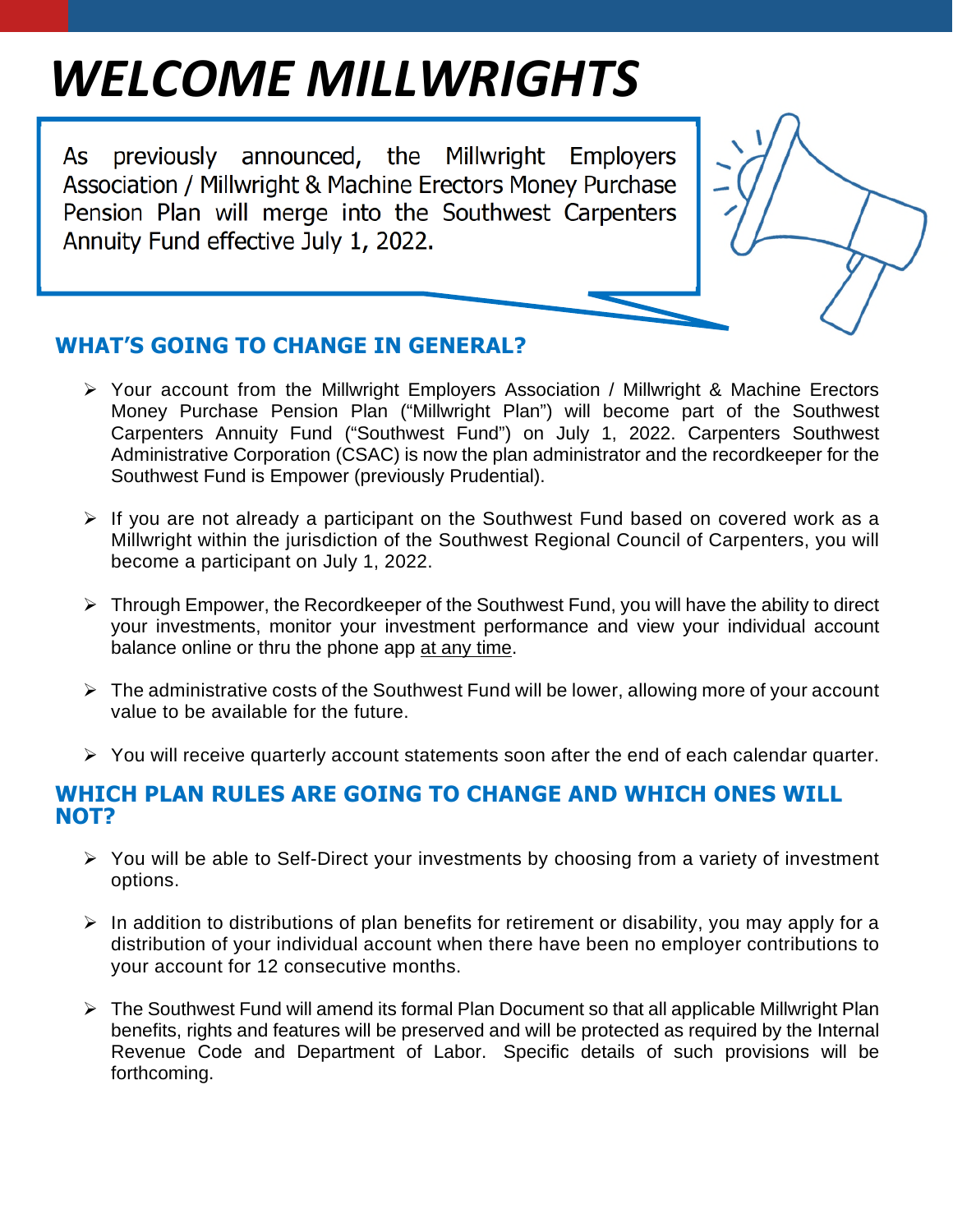## **OTHER IMPORANT INFORMATION**

- You will receive a Welcome letter from Empower in early June 2022 with instructions for registering your account. Registration allows you to choose your investment allocation for future employer contributions or for your account as a whole.
- $\triangleright$  Just like the Millwright Plan, the Southwest Plan does not permit loans, hardship withdrawals, employee pre-tax contributions or rollovers from other plans.
- $\triangleright$  If you are currently employed under a Millwright CBA, monthly Employer contributions will be added to your individual account starting the first week of July 2022 for hours worked beginning May 2022.
- $\triangleright$  If you have an account balance as of June 30, 2022 with the Millwright Plan, the account balance will be transferred to your Southwest Fund account by November 4, 2022.
- $\triangleright$  Included with this letter are FAQ's to provide additional information to you about the Administrator and Recordkeeper of your Annuity Fund.

Aviso a los participantes que hablan Español: Si tiene alguna pregunta sobre este aviso, o requiere alguna otra información sobre su jubilación, por favor comuníquese con la oficina administrativa al (213) 386-8590 o (800) 293-1370, donde habrá varios representantes bilingües que le pueden asistir.



**QUESTIONS?** Call the Administrative Office at **(213) 386-8590** or toll-free at **(800) 293-1370** or email your question to **swannuity@carpenterssw.org.**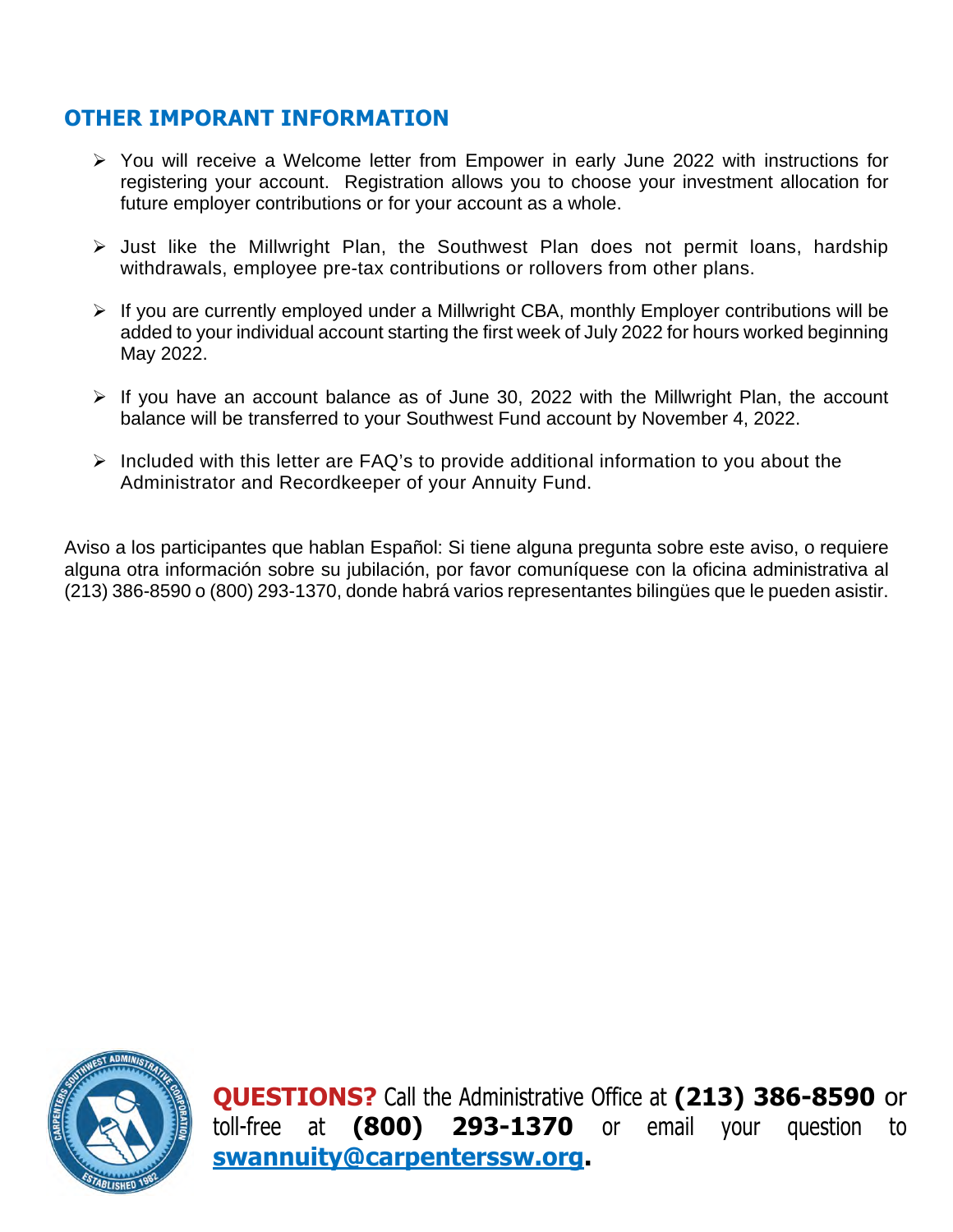## **Millwright Employers Association / Millwright & Machine Erectors Money Purchase Pension Plan Merger**

## **Frequently Asked Questions**

#### **1. What's changing?**

The Millwright Employers Association / Millwright & Machine Erectors Money Purchase Pension Plan ("Millwright Plan") will merge into the Southwest Carpenters Annuity Fund ("Southwest Fund") effective July 1, 2022. You will become a participant in the Southwest Fund on that date.

#### **2. In addition to my Millwright Plan, I already have an account with the Southwest Fund. Will the merger create a new account?**

No. If you already have an account in the Southwest Fund, the balance of your Millwright Plan will be deposited to that same account. However, the balance from your Millwright Plan will be shown as a separate line item in your account so that you will be able to verify the amount of your account balance that originated from the merged plan. Your June 30, 2022 account balance from the Millwright Plan is expected to be calculated and transferred to the Southwest Fund by November 4, 2022.

#### **3. How will contributions be made to the Southwest Plan?**

Employer contributions will continue to be made on your behalf as required by the governing Collective Bargaining Agreement you are working under. As of the May 2022 work month, Employer contributions made under the MEA agreements will be contributed to the Southwest Fund.

#### **4. What is Carpenters Southwest Administrative Corporation (CSAC)?**

CSAC is the third-party benefits administrator for the Southwest Carpenters Annuity Fund as well as the Southwest Carpenters Pension Fund, the Southwest Carpenters Health & Welfare Trust, the Southwest Carpenters Vacation Trust, and the Southwest Carpenters Training Fund.

#### **5. How do I contact CSAC for assistance or questions?**

- a. Phone numbers: (213) 386-8590 or toll-free (800) 293-1370
- b. Hours: 8:00 a.m. to 5:00 p.m. Pacific Time Monday thru Friday, except during holiday closures. Someone should be available to take your call during these hours.
- c. The website is https://carpenterssw.org and is available in English and Spanish although not all documents are available in Spanish.
- d. You may also email your Southwest Fund questions to swannuity@carpenterssw.org.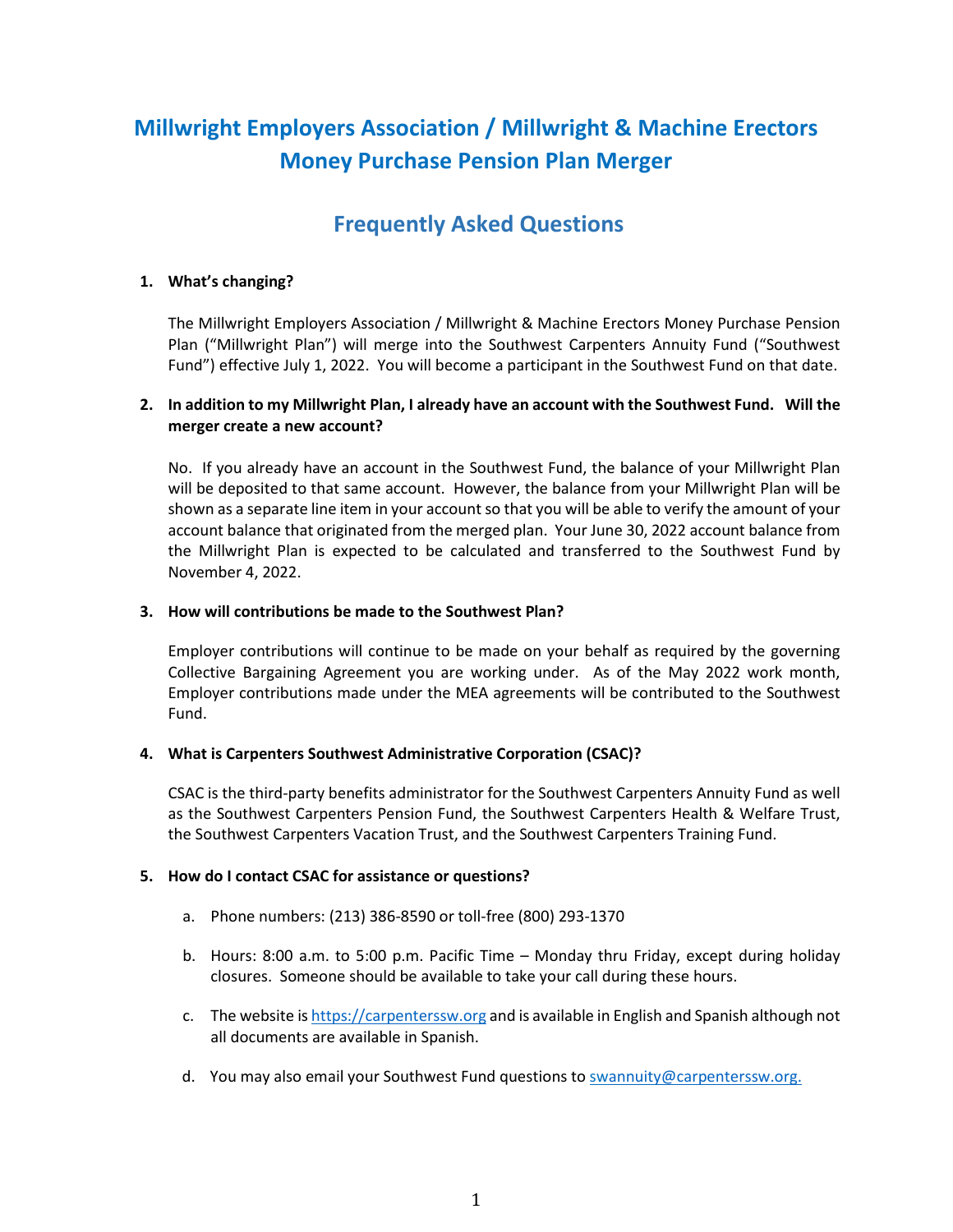#### **6. What is Empower?**

The Southwest Fund has engaged Empower, formerly Prudential Retirement, as the recordkeeper for the Fund. Though CSAC is the administrator for the Southwest Fund, Empower will maintain your individual annuity account on a daily basis and provide a web based platform for investment choices. You may register with Empower to view your account balance, monitor your investment performance, change your investment elections, and access other tools 24/7. The ability to direct your investments and view your account balance at any time is a new feature for Millwright Plan participants.

On April 1, 2022, Empower acquired the full-service retirement business of Prudential, the former recordkeeper of the Southwest Fund.

#### **7. How do I register with Empower?**

To register with Empower on or after June 1, 2022, go to: swcarpentersannuity.org or call (877) 778-2100.

#### **8. How do I update my address?**

You may change your address by making your request in writing using the Participant Information Form available on the CSAC website by logging on to MemberXG. Address changes cannot be taken over the telephone.

#### **9. I lost my Summary Plan Description (Plan Booklet). Can I get another one?**

The Plan Booklet for the Southwest Plan is always available on our website at carpenterssw.org. You can call us at (213) 386-8590 or toll-free (800) 293-1370 or email us at swannuity@carpenterssw.org to request a copy. We expect to send copies of both the Millwright Plan and the Southwest Fund SPD soon after July 2022.

#### **10. I'm thinking about retirement. Are there any new restrictions? What do I need to do?**

In general, the rules of the Southwest Plan are not more restrictive than your Millwright Plan. To request a distribution, contact the Administrative Office of the Southwest Fund (CSAC) at the phone numbers or email address described in item 5 above. An application form will be sent to you. The Administrative Office is available to help you with questions.

#### **11. Who do we contact if a participant has died? Are there death benefits?**

The Southwest Fund does not provide any additional death benefit but will distribute the Participant's account balance to the appropriate beneficiary according to plan rules. Contact the Administrative Office for assistance.

#### **12. What is MemberXG?**

Participants in the Southwest Plans can view personal information regarding enrollment, pension credits, work history, and vacation payments on CSAC's MemberXG portal. Participants are also able to complete and submit enrollment documents, beneficiary forms, and reciprocity forms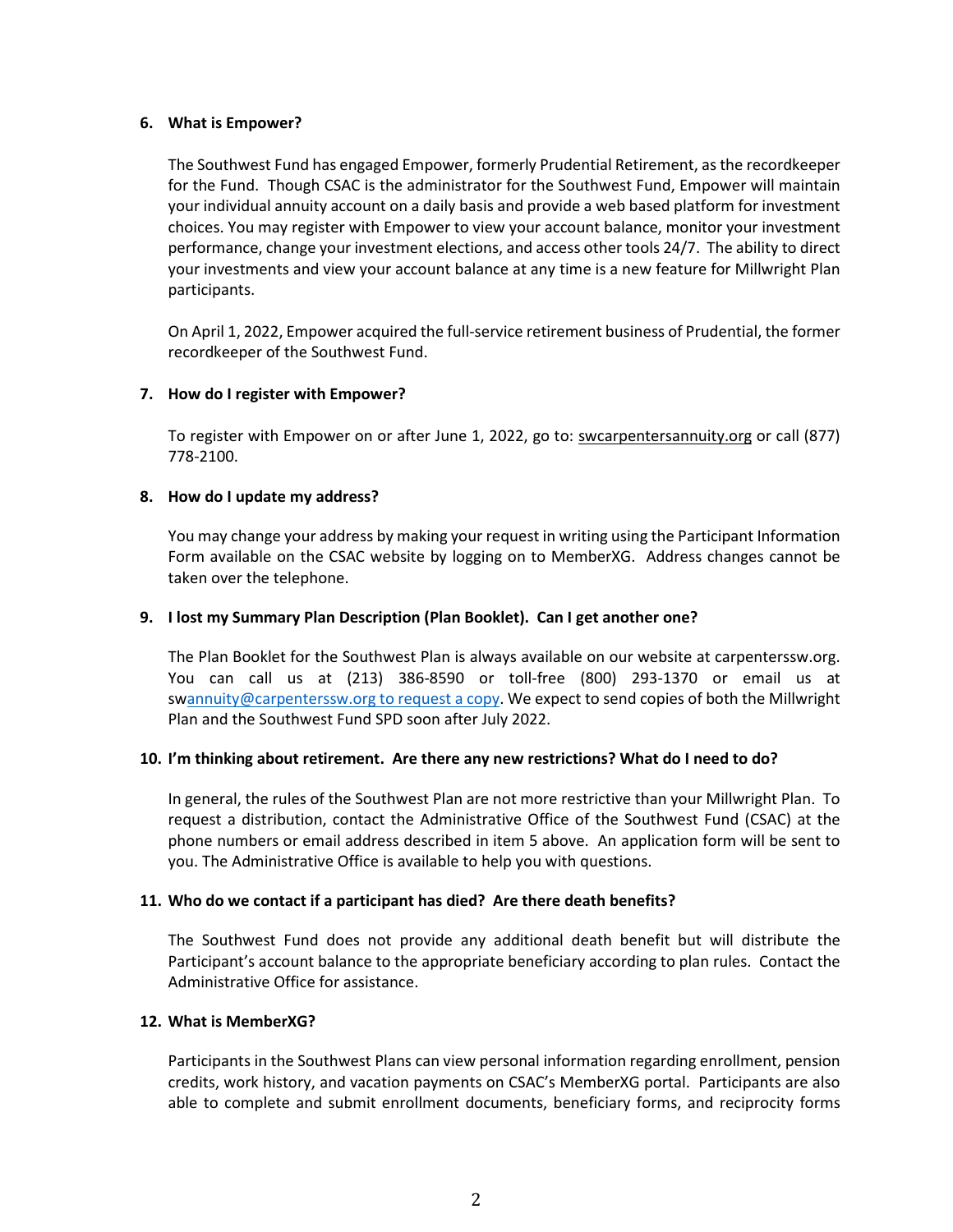through the MemberXG Document Center. You can specify if you would like to view the portal in English or Spanish when you first set up your account, although not every document is available in Spanish.

Be aware that you will not be able to view your Annuity account balance on MemberXG. Your account balance, including your investment gains and/or losses, is available through Empower. However, you are able to view and verify your work history and contributions made to the Southwest Fund by your employer. If you believe your work history is reported incorrectly, please contact the CSAC Administrative Office. You may be required to submit copies of your paycheck stubs for the period in question.

To get started with MemberXG, visit the following link and follow the directions provided in the attached document for creating your personal account.

MemberXG link: bit.ly/MemberXG-CSAC

#### **13. How quickly after the merger is complete will I be able to submit an application for distribution of the funds from my Millwright Plan?**

Starting June 16, 2022, please submit your application to CSAC. Applications will be held for processing until your June 30, 2022, Millwright Plan account balance has been calculated, which is expected to be November 4, 2022.

#### **14. What important dates do I need to know?**

- $\blacktriangleright$  June 2022
	- Employers can report hours beginning with your May 2022 work month for credit in the Southwest Fund
	- You will receive a Welcome letter from Empower with instructions for registering your individual account
	- June 1: You may register your account and make investment choices in advance
	- June 9: Informational session with CSAC and Empower at the Local 1607 monthly membership meeting
	- June 15: The last day to apply for distribution under the Millwright Plan. The Blackout Period begins.
	- June 16: Applications for distribution will be accepted by CSAC (see Question # 13)
	- June 30: Millwright Plan assets are transferred to the Southwest Fund exclusively for Millwright Plan participants who have an account balance as of that date.
- $\triangleright$  August 11, 2022: Investment education with CSAC and Empower at the Local 1607 monthly membership meeting.
- $\triangleright$  October 2022
	- The first quarterly account statement will be sent from Empower as of September 30, 2022, showing employer contributions and investment earnings thereon for the work months of May 2022 through July 2022.